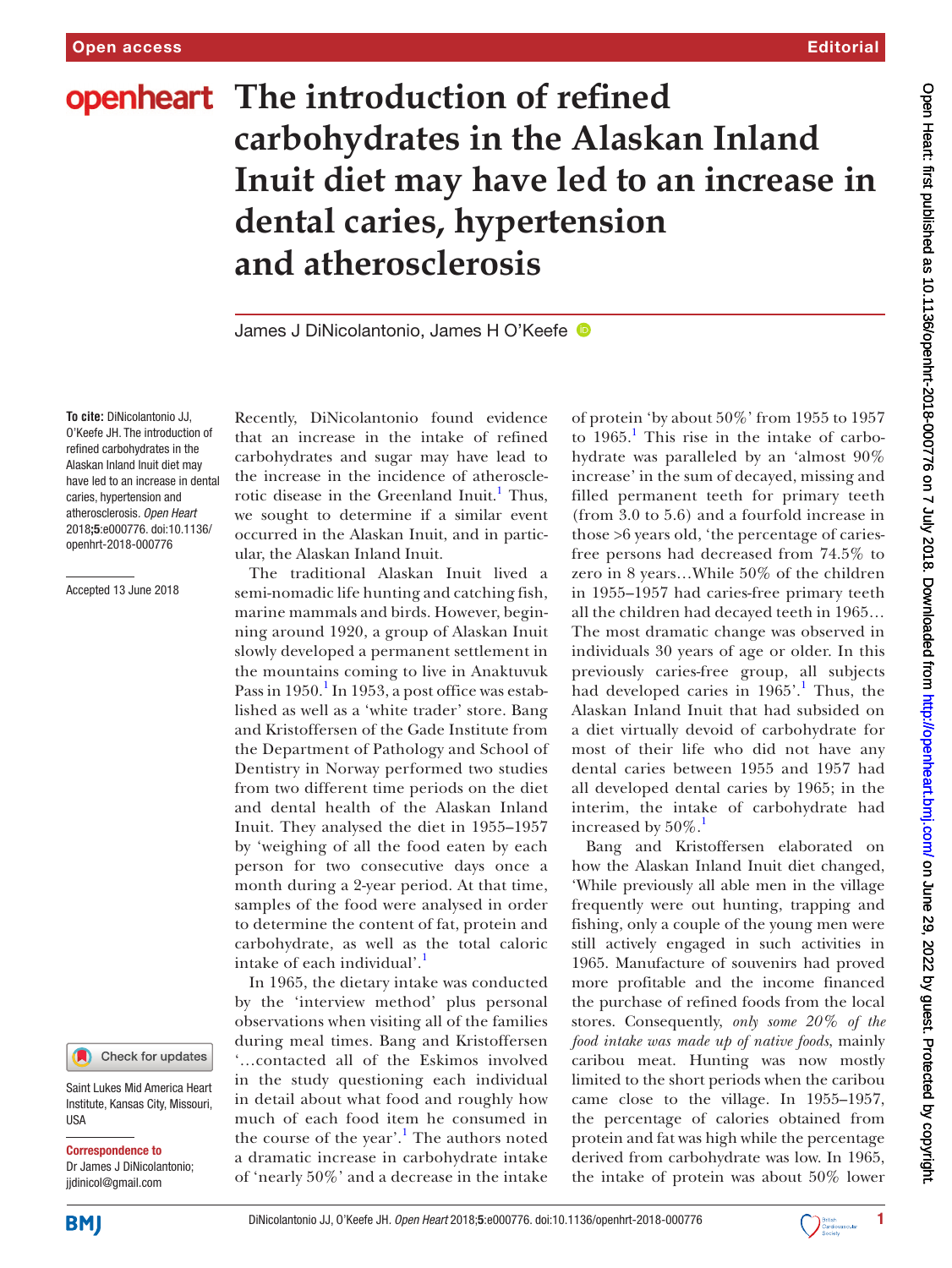(carbohydrate intake was  $50\%$  higher)'.<sup>[1](#page-2-0)</sup> These details highlight the fact that these Eskimos were no longer subsisting on their native diet but instead a diet much higher in refined carbohydrates.

Importantly, the Anaktuvuk Pass Inuit of 1965 were 'living under the same environmental conditions as far as geographical location, climate, housing and clothing is concerned<sup>'[1](#page-2-0)</sup> compared with those from 1955 to 1957. Thus, the most dramatic environmental change in these Alaskan Inland Inuit during the 8-year study period was the change in their diet. The dental examinations in

each time period were carried out by the same investigators using a similar method under identical conditions and it was said by these authors that an overestimation in the prevalence of dental caries in 1965 was highly unlikely as around half of the subjects were radiographed for dental caries in 1955–1957, whereas radiographs were not used in 1965. Thus, among the Alaskan Inland Inuit of Anaktuvuk Pass, an increased intake of refined carbohydrate of at least 50%, and in some estimates as much as 200%, was closely linked to a tremen-dous rise in dental caries.<sup>[1](#page-2-0)</sup>

<span id="page-1-0"></span>

| <b>Table 1</b>                   | Effect of a western diet on the health of the Alaskan Inland Inuit                                                                                                                                                                                                                                                                                                                                                                                                                                                                                                                                                                                                                                                                                                                                                                                                                                                                                                                                                                                                                                                                                                                                                                                                                                                                                                                                                                                                                                                                                                                                                                                                                                                                                                                                                                                                                      |                                                                                                                                                                                                                                                                                                                                                                                                                                                                                                                                                                                                                                                                                                                                                                                                       |  |
|----------------------------------|-----------------------------------------------------------------------------------------------------------------------------------------------------------------------------------------------------------------------------------------------------------------------------------------------------------------------------------------------------------------------------------------------------------------------------------------------------------------------------------------------------------------------------------------------------------------------------------------------------------------------------------------------------------------------------------------------------------------------------------------------------------------------------------------------------------------------------------------------------------------------------------------------------------------------------------------------------------------------------------------------------------------------------------------------------------------------------------------------------------------------------------------------------------------------------------------------------------------------------------------------------------------------------------------------------------------------------------------------------------------------------------------------------------------------------------------------------------------------------------------------------------------------------------------------------------------------------------------------------------------------------------------------------------------------------------------------------------------------------------------------------------------------------------------------------------------------------------------------------------------------------------------|-------------------------------------------------------------------------------------------------------------------------------------------------------------------------------------------------------------------------------------------------------------------------------------------------------------------------------------------------------------------------------------------------------------------------------------------------------------------------------------------------------------------------------------------------------------------------------------------------------------------------------------------------------------------------------------------------------------------------------------------------------------------------------------------------------|--|
|                                  | Alaskan Inland Inuit<br>1955-1957 <sup>1</sup>                                                                                                                                                                                                                                                                                                                                                                                                                                                                                                                                                                                                                                                                                                                                                                                                                                                                                                                                                                                                                                                                                                                                                                                                                                                                                                                                                                                                                                                                                                                                                                                                                                                                                                                                                                                                                                          | Alaskan Inland Inuit<br>1965 <sup>1</sup>                                                                                                                                                                                                                                                                                                                                                                                                                                                                                                                                                                                                                                                                                                                                                             |  |
|                                  | <b>Studied by Bang and Kristoffersen</b>                                                                                                                                                                                                                                                                                                                                                                                                                                                                                                                                                                                                                                                                                                                                                                                                                                                                                                                                                                                                                                                                                                                                                                                                                                                                                                                                                                                                                                                                                                                                                                                                                                                                                                                                                                                                                                                | <b>Studied Bang and Kristoffersen</b>                                                                                                                                                                                                                                                                                                                                                                                                                                                                                                                                                                                                                                                                                                                                                                 |  |
| <b>Diet</b>                      | Fat: 41%<br>Protein: 33%<br>Carbohydrate: $26\%$ ( $\leq$ 13%*)<br>'In 1955–1957, the percentage of calories obtained from protein and fat was high while<br>the percentage derived from carbohydrate was low'. <sup>1</sup> †Importantly, the 26% carbohydrate<br>estimate accounted for glycogen, which was not known at the time rapidly degrades to<br>lactate on death of the animal. Thus, the carbohydrate intake was likely <13%.<br>they previously lived a seminomadic life stopping at places where the hunting and<br>trapping proved best. In the summer they would migrate to the coast to fish and hunt<br>marine mammals and birds. Within the last two to three decades, however, they have stayed<br>permanently in the mountains'.                                                                                                                                                                                                                                                                                                                                                                                                                                                                                                                                                                                                                                                                                                                                                                                                                                                                                                                                                                                                                                                                                                                                   | Fat: 40%<br>Protein: 15%<br>Carbohydrate: 45%<br>'The percentage of total calories obtained from protein had <i>decreased</i> by about<br>50% and that from carbohydrate <i>increased</i> by nearly 50%'. <sup>1</sup><br>'While previously all able men in the village frequently were out hunting, trapping<br>and fishing, only a couple of the young men were still actively engaged in such<br>activities in 1965the income financed the purchase of refined foods from the<br>local storesonly some 20% of the food intake was made up of native foods,<br>mainly caribou meat. Hunting was now mostly limited to the short periods when<br>the caribou came close to the village'.                                                                                                             |  |
| Dental health                    | Prior to 1960<br>"few or no dental problems' in the "Eskimos living on their native food"<br>1955-1957<br>'50% of the children in 1955–1957 had caries-free primary teeth, all the children had<br>decayed teeth in 1965The most dramatic change was observed in individuals ≥30 years of<br>age. In this previously caries-free group, all subjects had developed caries in 1965'.                                                                                                                                                                                                                                                                                                                                                                                                                                                                                                                                                                                                                                                                                                                                                                                                                                                                                                                                                                                                                                                                                                                                                                                                                                                                                                                                                                                                                                                                                                     | 1965<br>'The change in diet was accompanied by a drastic increase in the prevalence of<br>dental caries'.<br>The average number of affected teeth for primary teeth showed an 'Almost 90%<br><i>increase</i> ' in the sum of decayed, missing and filled permanent teeth<br>For those ' over 6 years of age exhibited a four-fold increase'.<br>'The most dramatic change was observed in individuals 30 years of age or older. In<br>this previously caries-free group, all subjects had developed caries in the course<br>of 8 years'. <sup>1</sup>                                                                                                                                                                                                                                                 |  |
|                                  | Alaskan Inuit<br>(Alaskan Inland Inuit, published 1955) <sup>2</sup><br><b>Studied by Rodahl</b>                                                                                                                                                                                                                                                                                                                                                                                                                                                                                                                                                                                                                                                                                                                                                                                                                                                                                                                                                                                                                                                                                                                                                                                                                                                                                                                                                                                                                                                                                                                                                                                                                                                                                                                                                                                        | <b>Westernised populations</b>                                                                                                                                                                                                                                                                                                                                                                                                                                                                                                                                                                                                                                                                                                                                                                        |  |
| <b>Diet</b>                      | 'Eskimos included in this study was about 2700 calories; the fat consumption was 105 g <sup>12</sup>                                                                                                                                                                                                                                                                                                                                                                                                                                                                                                                                                                                                                                                                                                                                                                                                                                                                                                                                                                                                                                                                                                                                                                                                                                                                                                                                                                                                                                                                                                                                                                                                                                                                                                                                                                                    | Diet of USA in 1955                                                                                                                                                                                                                                                                                                                                                                                                                                                                                                                                                                                                                                                                                                                                                                                   |  |
| <b>Blood pressure</b>            | 'no systolic blood pressure higher than 162 mm Hg was ever recorded in our 'normal'<br>Eskimo subjects' <sup>2</sup><br>In a series of 117 Eskimo patients, only one (0.85%) of the patients had systolic blood<br>pressure >145 mm Hg (a 60-year-old woman having a blood pressure of 200/80 mm Hg)'. <sup>2</sup><br>'It may be noted that Alexander (1949) found hypertension to be practically non-<br>existent among Aleuts'. <sup>2</sup><br>'systolic and diastolic blood pressures were lower in Eskimos than in Whites of<br>corresponding age'. <sup>2</sup><br>'80% of the recorded systolic blood pressures were below 116 mm Hg'. <sup>2</sup>                                                                                                                                                                                                                                                                                                                                                                                                                                                                                                                                                                                                                                                                                                                                                                                                                                                                                                                                                                                                                                                                                                                                                                                                                             | 8.6% prevalence of hypertension in the USA (data from Dahl 1954–1956).<br>11%-13% prevalence of hypertension in Chicago in 1939, which reached 25% by<br>1975. <sup>6</sup>                                                                                                                                                                                                                                                                                                                                                                                                                                                                                                                                                                                                                           |  |
| Atherosclerosis                  | 'None of the 16 Eskimos analysed here showed any evidence of arteriosclerosis by clinical or                                                                                                                                                                                                                                                                                                                                                                                                                                                                                                                                                                                                                                                                                                                                                                                                                                                                                                                                                                                                                                                                                                                                                                                                                                                                                                                                                                                                                                                                                                                                                                                                                                                                                                                                                                                            | $71\% - 82\%$                                                                                                                                                                                                                                                                                                                                                                                                                                                                                                                                                                                                                                                                                                                                                                                         |  |
| and<br>cardiovascular<br>disease | roentgenological (X-ray) examination'. <sup>2</sup><br>'Of the entire material, one Eskimo showed calcium deposits in the arteries'. <sup>2</sup> While it is<br>hard to know from the paper whether this one Eskimo was out of 84 or the 9 natives above<br>47 to be cautious have used $n=9$ , which indicates that calcium deposits in the arteries of<br>the Alaskan Inland Eskimo (>47 years old) was just 11%, whereas prevalence of arterial<br>calcifications is around 50% in other more westernised countries for those of similar age 40<br>and 49. <sup>3</sup> This suggests that Alaskan Inland Eskimo had an approximate 4.5 fold lower rate of<br>arterial calcification versus other more westernised populations.<br>In one 60-year-old Eskimo woman with a blood pressure of 200/80 mm Hg, there was slight<br>enlargement of the left ventricle of the heart'. <sup>2</sup><br>'Dr Paul Haggland, who has operated on a large number of Eskimos in Alaska during aged 60 to 69'.<br>the last 15 years, has never seen arteriosclerosis or atherosclerosis in Eskimos<br>(personal communication). He had the occasion to perform an autopsy on one female and two other more westernised populations versus the Alaskan Inland Inuit<br>male Eskimos, aged 60–65 years, and found no arteriosclerosis'. <sup>2</sup><br>'Dr Earl Albrecht, Territory Commissioner of Health, states that arteriosclerosis is rare in<br>Eskimos, based on clinical evidence (personal communications)'. <sup>2</sup><br>'his (Alexander 1949) electrocardiographic and clinical examination of 296 Aleuts, including<br>23 above the age of 60, revealed almost no cardiovascular disease'. <sup>2</sup><br>'Cardiovascular disease was extremely rare among the large number of Eskimo<br>patients examined by the author (Rodahl) during a 2-year period in Alaska'. <sup>2</sup> | (cases with fibrous atherosclerotic plaques)<br>58%-96%<br>(cases with fibrous atherosclerotic plaques, all 14 countries studied).<br>Description:<br>71%-82% is from New Orleans (Blacks/Caucasians, respectively), in 45-54 years<br>old, 1960-1965.<br>These data are from the International Atherosclerosis Project: 1960–1965 autopsy<br>study of 23 207 sets of coronary arteries and aorta from 14 countries (table 10) in<br>men who died of accidents, cancer, infection and miscellaneous causes<br>'Calcium is present in 50% of individuals aged 40 to 49% and 80% of individuals<br>A higher amount of calcification suggests more advanced atherosclerotic lesions in<br>$77.3\%$ <sup>8</sup><br>(atherosclerotic coronary involvement).<br>Young Korean War vets, 1953 autopsy study. |  |

෬

†Eliminating glycogen, which would have been rapidly depleted from the animal on death would equate to a true carbohydrate intake of <13%.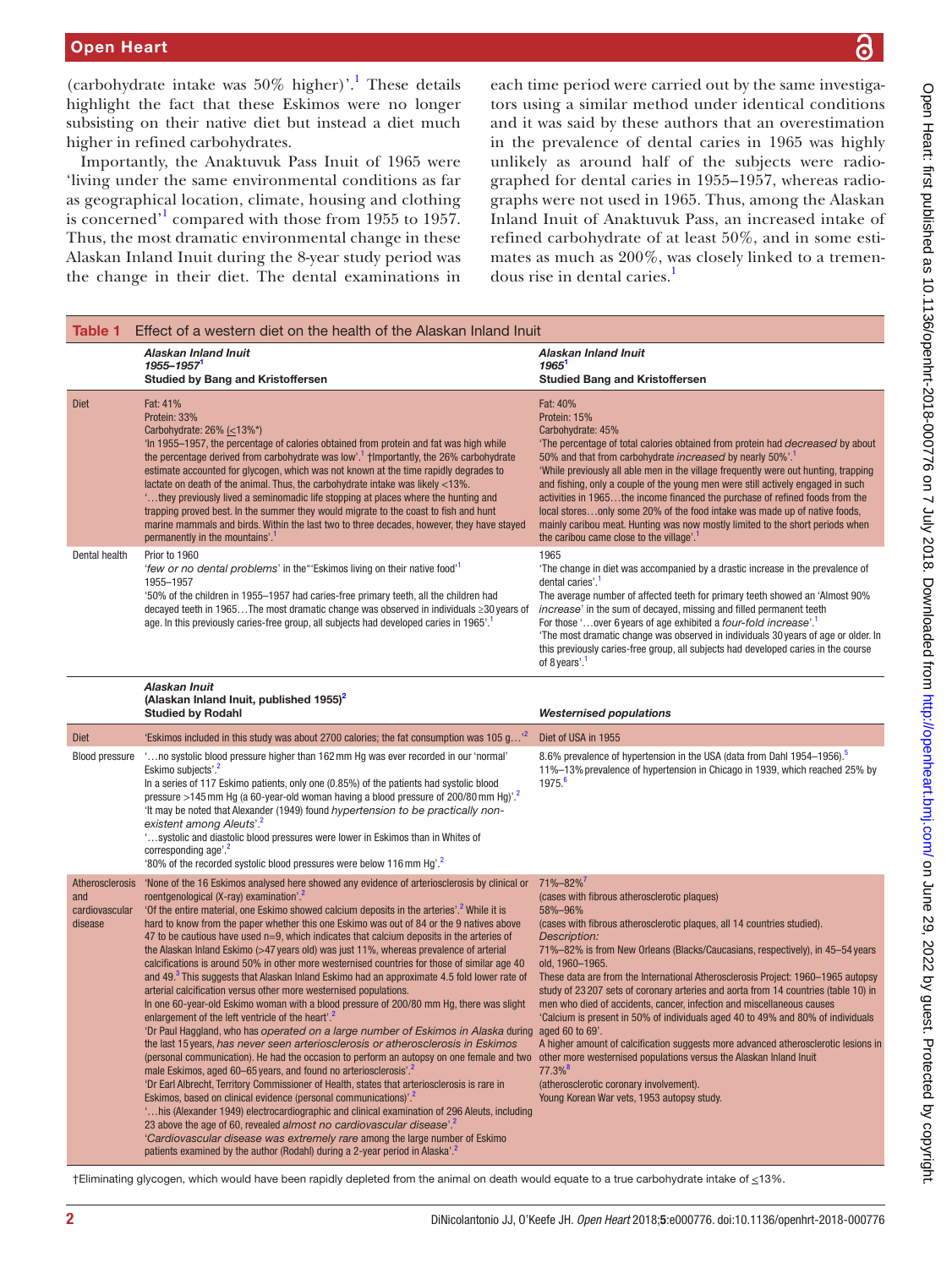'The Eskimo race is generally believed to have a low incidence of cardiovascular disease (Wilber and Levine, 1950), although their diet is apparently high in fat and cholesterol'.<sup>[2](#page-2-1)</sup>

Apparently, a diet high in fat and cholesterol did not seem to have negative cardiovascular consequences for the Alaskan Inuit. Rodahl published a scientific paper in 1955 on the Alaskan Inland Eskimo indicating a daily caloric intake of 2700 calories, 37% of which was fat (105 g of fat per day).<sup>[2](#page-2-1)</sup> Another larger survey found that '... the average daily fat consumption in Alaskan Eskimos was 139 g (40% of the calories)'.[2](#page-2-1) And the mean cholesterol intake was 340mg daily (varying from 150up to 700mg per day).<sup>[2](#page-2-1)</sup> These estimates were considered underestimates because the cholesterol content of certain foods was unknown at the time. Rodahl wrote, 'It may also be noted that the cholesterol intake varies greatly from one Eskimo group to another, depending on the different dietary habits. Thus it was observed that among the inland Eskimos, the Nunarniuts at Anaktuvuk Pass, some of the men consumed as much as  $\geq 70$  g of boiled brain from mountain sheep in a single evening meal yielding almost 600 mg cholesterol from this food item alone'.<sup>[2](#page-2-1)</sup>

Rodahl went on to write, 'In a survey of 104 Alaskan Eskimos the author found that both the systolic and diastolic blood pressures were lower in Eskimos than in Whites of corresponding age. Eighty per cent of the recorded systolic blood pressures were <116mm Hg and no systolic blood pressure >162mm Hg was ever recorded in our 'normal' Eskimo subjects. In a series of 117 Eskimo patients, only one of the patients had systolic blood pressure >145mm Hg'. Thus, the rate of hypertension in Alaskan Inuit appears to be virtually non-existent  $(1/117)$  being around 0.85%) and about one-tenth the rate compared with that in the USA at the time.

Rodahl also noted that, 'None of the 16 Eskimos analysed here showed any evidence of arteriosclerosis by clinical or roentgenological (X-ray) examination, and cardiovascular disease was extremely rare among the large number of Eskimo patients examined by the author during a [2](#page-2-1)-year period in Alaska'.<sup>2</sup>

Based on chest X-rays, Rodahl also noted, 'Of the entire material, one Eskimo showed calcium deposits in the arteries'.<sup>2</sup> While it is hard to know based on the paper whether this was out of 84 Inuit or the 9 natives who were older than the age of 47 years, to err on the side of caution using the 9 natives, indicates that calcium deposits in the arteries of the Alaskan Inland Inuit (>47 years old) were at most 11%. However, the prevalence of arterial calcifications in more westernised countries for those of similar age  $(40-49)$  is approximately  $50\%$ .<sup>[3](#page-2-4)</sup> This suggests that Alaskan Inuit had around one-fifth the prevalence of arterial calcifications. As calcium deposits in the arteries generally indicate more advanced atherosclerotic lesions, and since the Inuit apparently had a lower rate of calcifications, this may explain the lower rate of clinical cardiovascular disease based on autopsy. Indeed,

it has been suggested that plaque rupture occurs at the interface between calcified and non-calcified sections of atherosclerotic plaque.<sup>3</sup> Thus, it can be argued that a low rate of arterial calcifications in the Alaskan Inuit may have offered them protection from plaque rupture. [Table](#page-1-0) 1 summarises the effects of a western diet on the health of the Alaskan Inland Inuit.

## **CONCLUSION**

There was an approximate 50% increase in the intake of refined carbohydrates in the Alaskan Inland Inuit from 1955 to 1957 to 1965. This may have lead to the dramatic rise in dental caries and subsequent increase in atherosclerosis and coronary artery disease.<sup>14</sup> The Alaskan Inuit eating a traditional low-carbohydrate, high-fat/protein diet had a much lower incidence of atherosclerosis, hypertension and dental caries versus more westernised populations. The health decline of the Alaskan Inland Inuit may have been driven by the rise in the intake of refined carbohydrates and sugar.

Contributors JJD: wrote the initial manuscript and performed the literature search. JHO'K: provided edits to the initial manuscript.

Funding The authors have not declared a specific grant for this research from any funding agency in the public, commercial or not-for-profit sectors.

Competing interests JJD is the author of The Salt Fix and operates the website thesaltfix.com.

Provenance and peer review Not commissioned; internally peer reviewed.

**Open access** This is an open access article distributed in accordance with the Creative Commons Attribution Non Commercial (CC BY-NC 4.0) license, which permits others to distribute, remix, adapt, build upon this work non-commercially, and license their derivative works on different terms, provided the original work is properly cited and the use is non-commercial. See: [http://creativecommons.org/](http://creativecommons.org/licenses/by-nc/4.0/) [licenses/by-nc/4.0/](http://creativecommons.org/licenses/by-nc/4.0/)

© Article author(s) (or their employer(s) unless otherwise stated in the text of the article) 2018. All rights reserved. No commercial use is permitted unless otherwise expressly granted.

#### ORCID iD

James H O'Keefe <http://orcid.org/0000-0002-3376-5822>

### **References**

- <span id="page-2-0"></span>1 Bang G, Kristoffersen T. Dental caries and diet in an Alaskan Eskimo population. *[Scand J Dent Res](http://dx.doi.org/10.1111/j.1600-0722.1972.tb00310.x)* 1972;80:440–4.
- <span id="page-2-1"></span>2 Rodahl K. Diet and cardiovascular disease in the Eskimos. *[Trans Am](http://www.ncbi.nlm.nih.gov/pubmed/14373771)  [Coll Cardiol](http://www.ncbi.nlm.nih.gov/pubmed/14373771)* 1955;4:192–7.
- <span id="page-2-4"></span>3 Wexler L, Brundage B, Crouse J, *et al*. Coronary artery calcification: pathophysiology, epidemiology, imaging methods, and clinical implications. A statement for health professionals from the American Heart Association. Writing Group. *[Circulation](http://dx.doi.org/10.1161/01.CIR.94.5.1175)* 1996;94:1175–92.
- 4 Fodor JG, Helis E, Yazdekhasti N, *et al*. "Fishing" for the origins of the "Eskimos and heart disease" story: facts or wishful thinking? *[Can J](http://dx.doi.org/10.1016/j.cjca.2014.04.007)  [Cardiol](http://dx.doi.org/10.1016/j.cjca.2014.04.007)* 2014;30:864–8.
- <span id="page-2-2"></span>5 Dahl LK. Possible role of salt intake in the development of essential hypertension. 1960. *[Int J Epidemiol](http://dx.doi.org/10.1093/ije/dyh317)* 2005;34:967–72. discussion 72-4, 75-8.
- <span id="page-2-3"></span>6 Johnson RJ, Segal MS, Sautin Y, *et al*. Potential role of sugar (fructose) in the epidemic of hypertension, obesity and the metabolic syndrome, diabetes, kidney disease, and cardiovascular disease. *[Am](http://dx.doi.org/10.1093/ajcn/86.4.899)  [J Clin Nutr](http://dx.doi.org/10.1093/ajcn/86.4.899)* 2007;86:899–906.
- <span id="page-2-5"></span>7 Tejada C, Strong JP, Montenegro MR, *et al*. Distribution of coronary and aortic atherosclerosis by geographic location, race, and sex. *[Lab](http://www.ncbi.nlm.nih.gov/pubmed/5681195)  [Invest](http://www.ncbi.nlm.nih.gov/pubmed/5681195)* 1968;18:509–26.
- <span id="page-2-6"></span>8 Joseph A, Ackerman D, Talley JD, *et al*. Manifestations of coronary atherosclerosis in young trauma victims--an autopsy study. *[J Am Coll](http://dx.doi.org/10.1016/0735-1097(93)90050-B)  [Cardiol](http://dx.doi.org/10.1016/0735-1097(93)90050-B)* 1993;22:459–67.